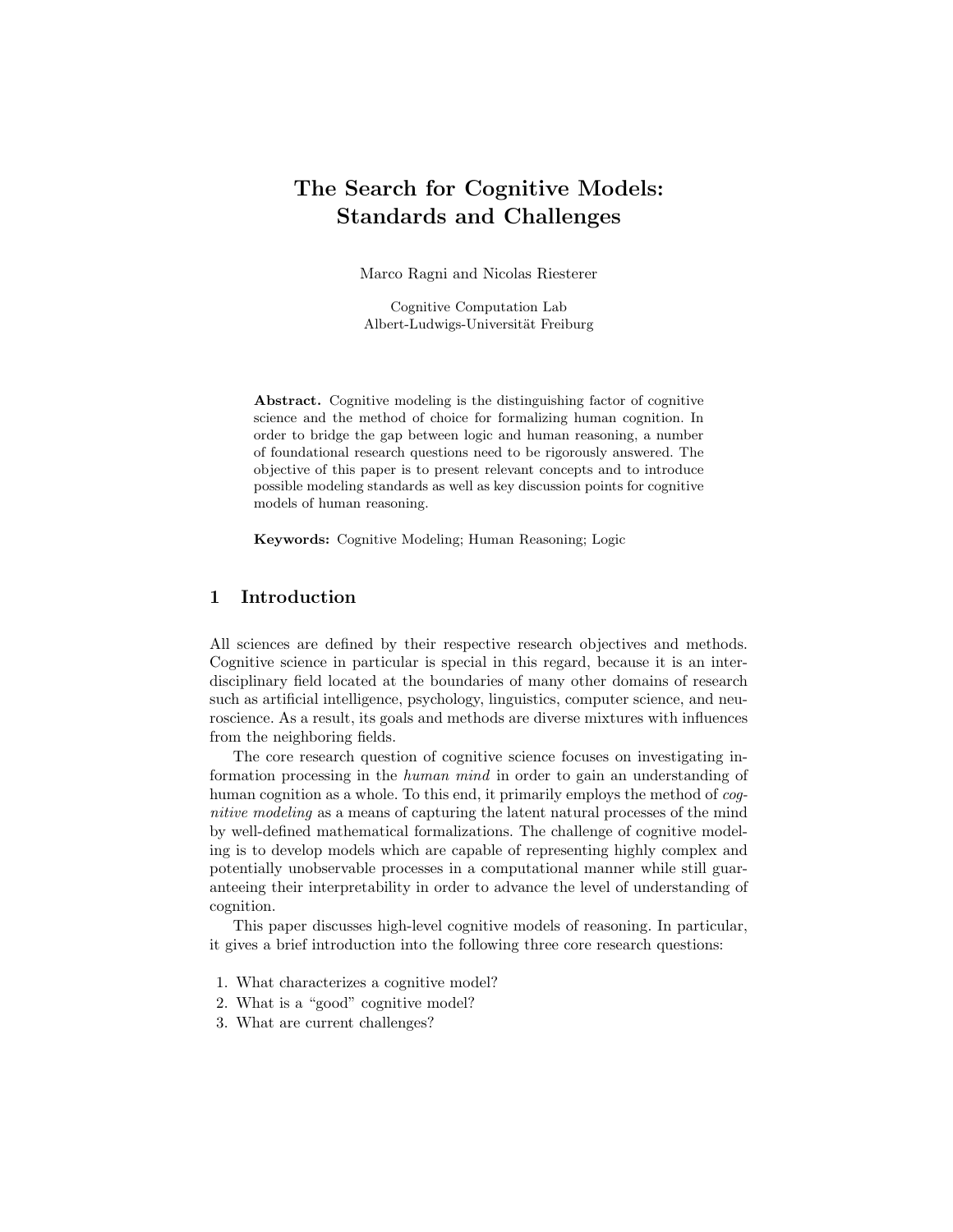## 2 What is a cognitive model? Step 1: Model Generation

A theory of reasoning is defined as *cognitively adequate* [22] with respect to a reasoning task *T* and a human reasoner *R*, if the theory is (i) *representationally adequate*, i.e., it uses the same mental representation as a human reasoner does, (ii) *operationally adequate*, i.e., the theory specifies the same operations the reasoner employs, and (iii) *inferentially adequate*, i.e., the theory draws the same conclusions based on the operations and mental representation as the human reasoner. While the inferential adequacy of a theory *T* can be determined from the given responses of a reasoner for a given task, it is impossible to directly observe the operations and mental representations a reasoner applies. They can only be determined by means of *reverse engineering*, i.e. the identification of functionally equivalent representations and operations leading to the generation of a given reasoner's output.

A mental representation is localized within the specific cognitive architecture of the human mind, which the reasoning process operates on. Hence, we need to distinguish between cognitive architectures and a cognitive models. A *cognitive architecture* is a tuple  $\langle \mathcal{D}, \mathcal{O} \rangle$  consisting of a data structure  $\mathcal{D}$  (which can contain an arbitrary number of substructures) and a set of operations *O* specified in any formal language to manipulate the data structure. The goal of a cognitive architecture is to specify the often type dependent flow of information (e.g., visual or auditory) between different memory-related cognitive structures in the human mind. This imposes constraints on the data structures of the reasoner and the corresponding mental operations. An example for a cognitive architecture is ACT-R which uses so-called *modules*, i.e., data structures for specific types of information, and production rules as a set of general operations [2].

A *cognitive computational model* for a cognitive task *T* in a given cognitive architecture specifies algorithms based on (a subset of) operations defined on the data structure of the underlying cognitive architecture. The application of those algorithm results in the computation of an input-output mapping for the cognitive task *T* with the goal of representing human cognition.

# 3 What is a "good" cognitive model? Step 2: Model Evaluation

The definition of a cognitive computational model (cognitive model for short) is rather general and allows for a large space of possible model candidates. Driven by the motivation that a cognitive theory should be explanatory for human performance, a "good" cognitive model is never just a *simulation model*, i.e., a model that solely reproduces existing experimental data. Instead, it must always make explicit assumptions about the latent workings of the mind.

Based on several criteria from the literature [18] the following list can serve as a starting point for defining principles of "good" cognitive modeling: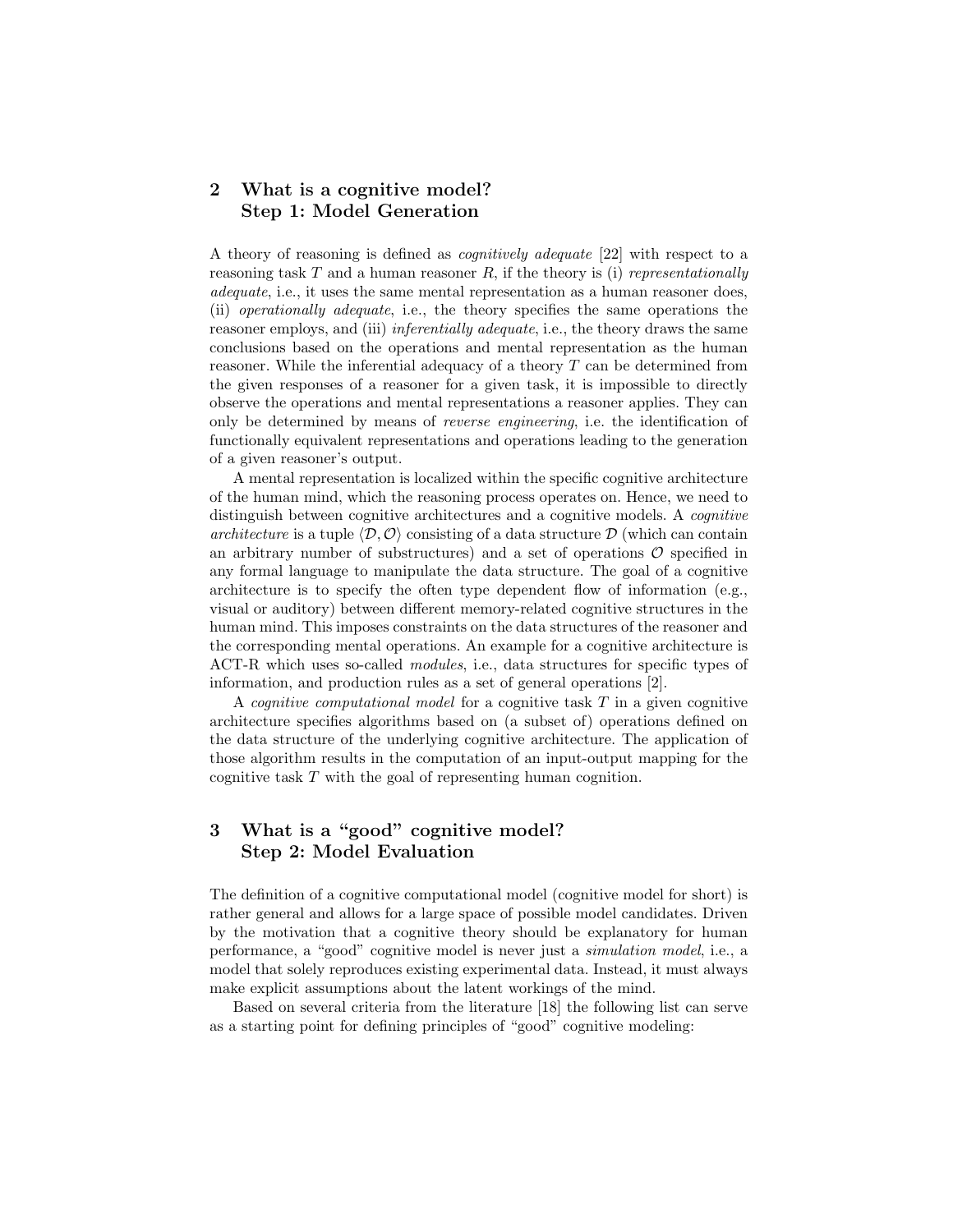- 1. *The model has transparent assumptions.* All operations and parameters are transparent and the model's responses can be explained by model operations.
- 2. *The model's principles are independent from the test data*. A model cannot be developed on the same data it is tested on. To avoid overfitting to a specific dataset, fine-tuning on the test data is not allowed.
- 3. *The model generates quantitative predictions.* The model computes the same type of answers a human reasoner gives based on the input she receives. Model predictions can be compared with the test data by mathematical discrepancy functions often applied in mathematical psychology and AI, such as the Root-Mean-Square Error (RMSE), statistical information criteria, or others (see below).
- 4. *The model predicts behavior of an individual human reasoner*. Often, models predict an average reasoner. However, aggregating data increases the noise and eliminates individual differences.
- 5. *The model covers several relevant reasoning phenomena and predicts new phenomena*. The goal of a cognitive model is not to just fit data perfectly, but to explain latent cognitive reasoning processes in accordance with the results obtained from psychological studies. Ultimately, models are supposed to offer an alternative view on cognition allowing for the derivation of new phenomena that can be validated or falsified by conducting studies on human reasoners.

These points also introduce an ordering based on the importance of the modeling principles. Points 1 and 2 are general requirements we consider to be mandatory for any serious modeling attempts. Points 4 and 5 are important for general cognitive models which are supposed to shed light on the inner workings of the mind. For the reverse engineering process and a comparison of different models that share all points 1-5, criteria 3 is the most important one.

There are different methods for assessing the quality of models. On their very basis, they all share the idea of defining a discrepancy metric that can be used to quantify the value of a specific model in comparison with others. Most fundamentally, the RMSE defines the discrepancy based on the distance between the model predictions and outcomes observed in real world experiments. More sophisticated statistical approaches based on the likelihood of data, such as the  $\chi^2$  or  $G^2$  metrics, can be interpreted as test statistics with significant results indicating large differences to the data [3]. However, since models do not only differ with respect to the goodness of fit, but also with respect to their complexity, further information must often be integrated into the model comparison process. Akaike's Information Criterion (*AIC*) [1] and the Bayesian Information Criterion (*BIC*) [21] are metrics based on *G*<sup>2</sup>, that incorporate the number of free parameters as an indication of complexity. *FIA* is an information theoretic approach that quantifies complexity based on the minimum description length principle [8]. Furthermore, there are purely Bayesian approaches to the problem of model comparison. By relying on Bayes' Theorem, the Bayes Factor (*BF*) measures the relative fit of two models by integrating uncertainties about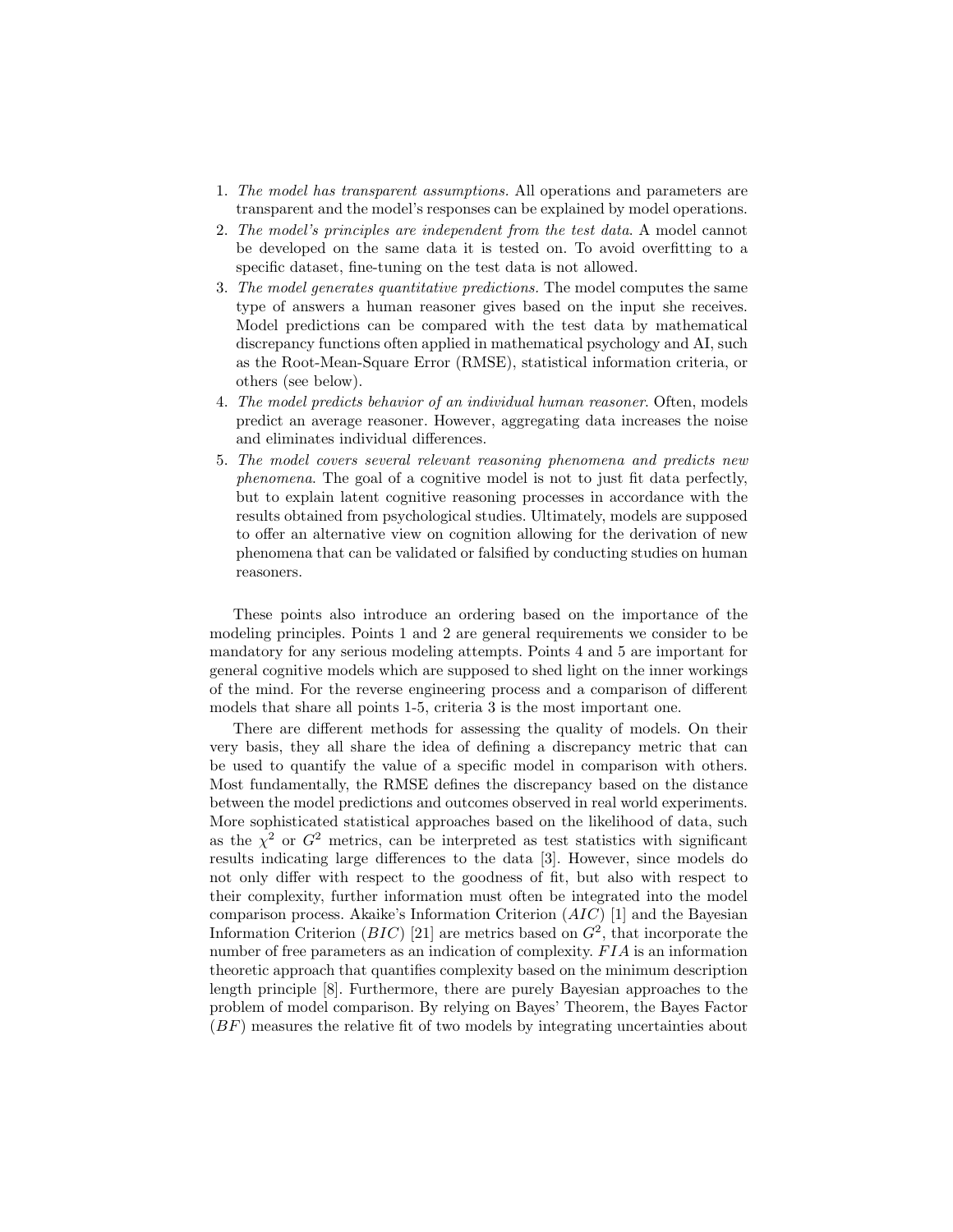the data and parameters under the model. It quantifies whether the data provides more evidence for or against one model being compared with an alternative [15].

## 4 Challenges

The field of cognitive science can benefit greatly from interdisciplinary work and results. This ranges from the application of recent advances in modeling methods from computer science and statistics, and extends all the way to exploiting the knowledge gained in the field of theoretical psychology.

However, in order to foster this collaborative approach that could potentially result in faster and more goal-oriented progress, the field needs to address several open questions and relevant challenges:

1. What are relevant benchmark problems? In computer science and AI, well-defined benchmark problems have been great aids to the field. By organizing annual competitions and generally maintaining low barriers for entry, progress could be boosted in various domains, such as planning or satisfiability solving for logic formulae. Additionally, the rigorous definition of benchmarks allowed for a fair comparison between different approaches based on well-defined criteria triggering a competitive spirit for improving the state-of-the-art of the respective domains.

We see the necessity to introduce the field of cognitive science and especially the domain of human reasoning to the concept of competition, as well. Without defining benchmark problems and providing the data to approach them in a clear and direct manner, the field risks to drown in the continuously increasing stream of cognitive theories arguing to explain parts of human reasoning. In order to guarantee progression, we consider the definition of explicit criteria for model comparison and their application based on commonly accepted and publicly available datasets mandatory.

While psychological experiments can provide benchmark problems, they need to be differentiated with respect to priority. So far, no criteria for the identification of *relevant* problems have been introduced in the literature. However, they are necessary for the development of a generally accepted benchmark. The following list compiles experiments and phenomena as well as general remarks that should be taken into account when formalizing a benchmark problem:

- (a) Phenomena/experiments that have often been modeled and/or cited are:
	- Conditional and propositional reasoning:
		- Simple conditional inferences [17]
		- Counterfactual reasoning [5]
		- Rule testing: The Wason Selection Task [?]
		- Illusions in propositional reasoning [9]
		- Suppression effect [4]

– Relational reasoning:

• Preference effect [19]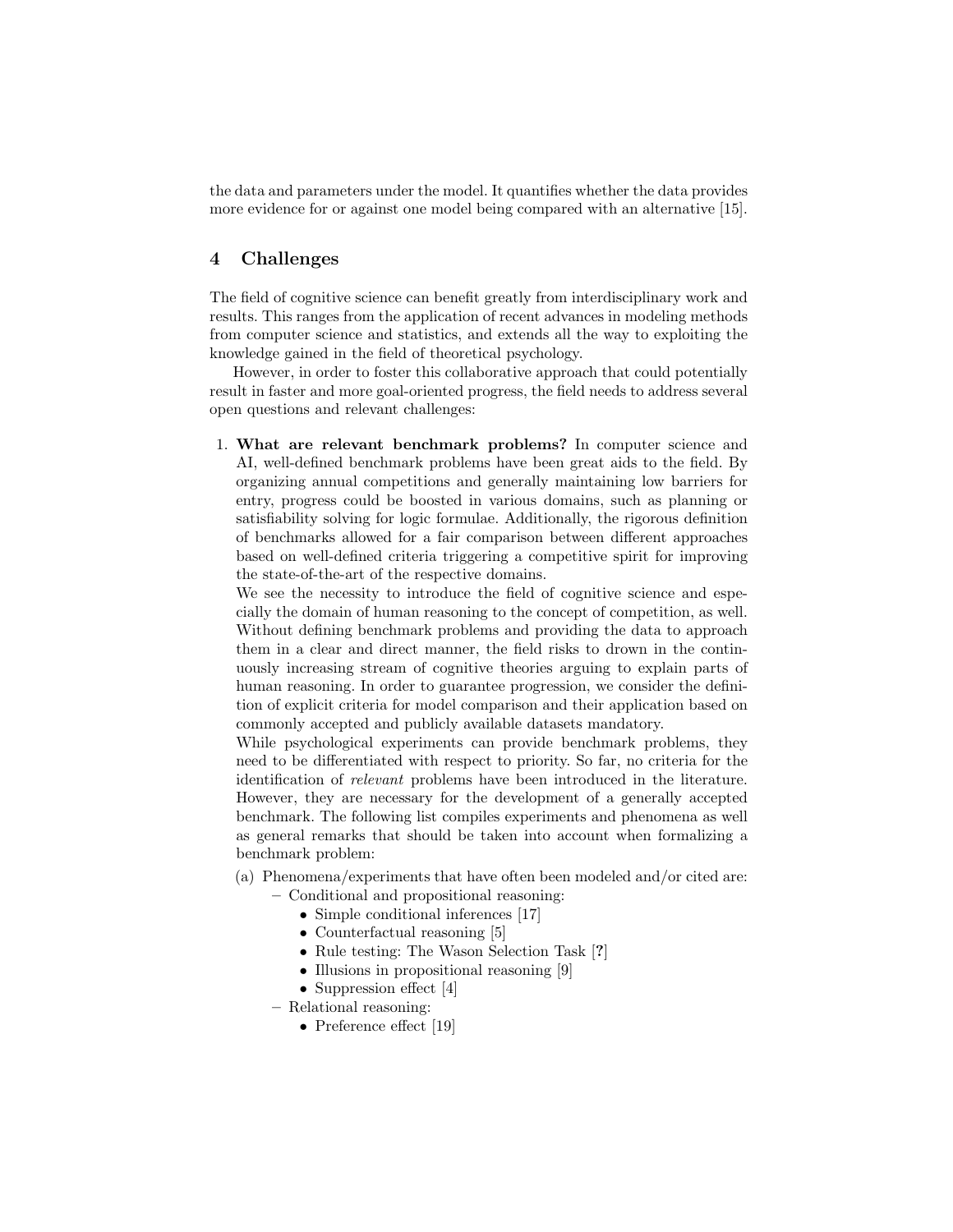- Pseudo-transitive relations [7]
- Complex relations [6]
- Indeterminacy effect [4]
- Visual impedence effect [13]
- Syllogistic reasoning:
	- Reasoning patterns on the 64 syllogisms [10, 11]
	- Belief-bias effect [12]
	- Generalized quantifiers [16]
- (b) Data from the literature that can be included in the a benchmark needs to include a description of the information a reasoner received as well as her response. Aggregated data of individual reasoners can help to formulate an intuition or can give an indication for an effect. However, for developing a profound model, answers of the individual reasoners are necessary.
- 2. How to translate existing descriptive theories into computational cognitive models?

Most cognitive theories are not defined algorithmically. Instead they are often based on verbal descriptions alone. However, for purposes of fair mathematical comparison, a formalization of these theories is required. The challenge here is to develop a model implementation of the theory that is as close to the original theory as possible while making all additional assumptions made by the modeler explicit. There currently is no accepted methodology for general theory implementation.

3. How could a general cognitive modeling language be specified?

The field of action planning greatly benefits from having a general Planning Domain Definition Language (PDDL). On one hand, PDDL allows for the easy definition and introduction of new problems. On the other hand, it forces planners to be defined generally without exploiting domain-dependent shortcuts and heuristics.

Especially when considering the goal to construct a model for unified cognition, finding a common cognitive modeling language might be beneficial. However, the task of defining a language which is accepted by most modelers is not an easy endeavor as the list of potential reasoning domains is quite extensive, and each has its own specific set of requirements. Additionally, there are very different modeling approaches beyond the purely symbolic methods that are commonly found in planning introducing even more complexity for the language desired. Examples include models based on artificial neurons, hybrid approaches, Bayesian models, and abstract description based models such as Multinomial Processing Trees (MPTs).

#### 4. What are properties of the human data structures that influence the reasoning process?

While working memory is resource bounded, long-term memory is not. But there are additional cognitive features that can have an influence on reasoning such as the background knowledge, cognitive bottlenecks, parallel processing, etc. These limitations are often not represented in cognitive theories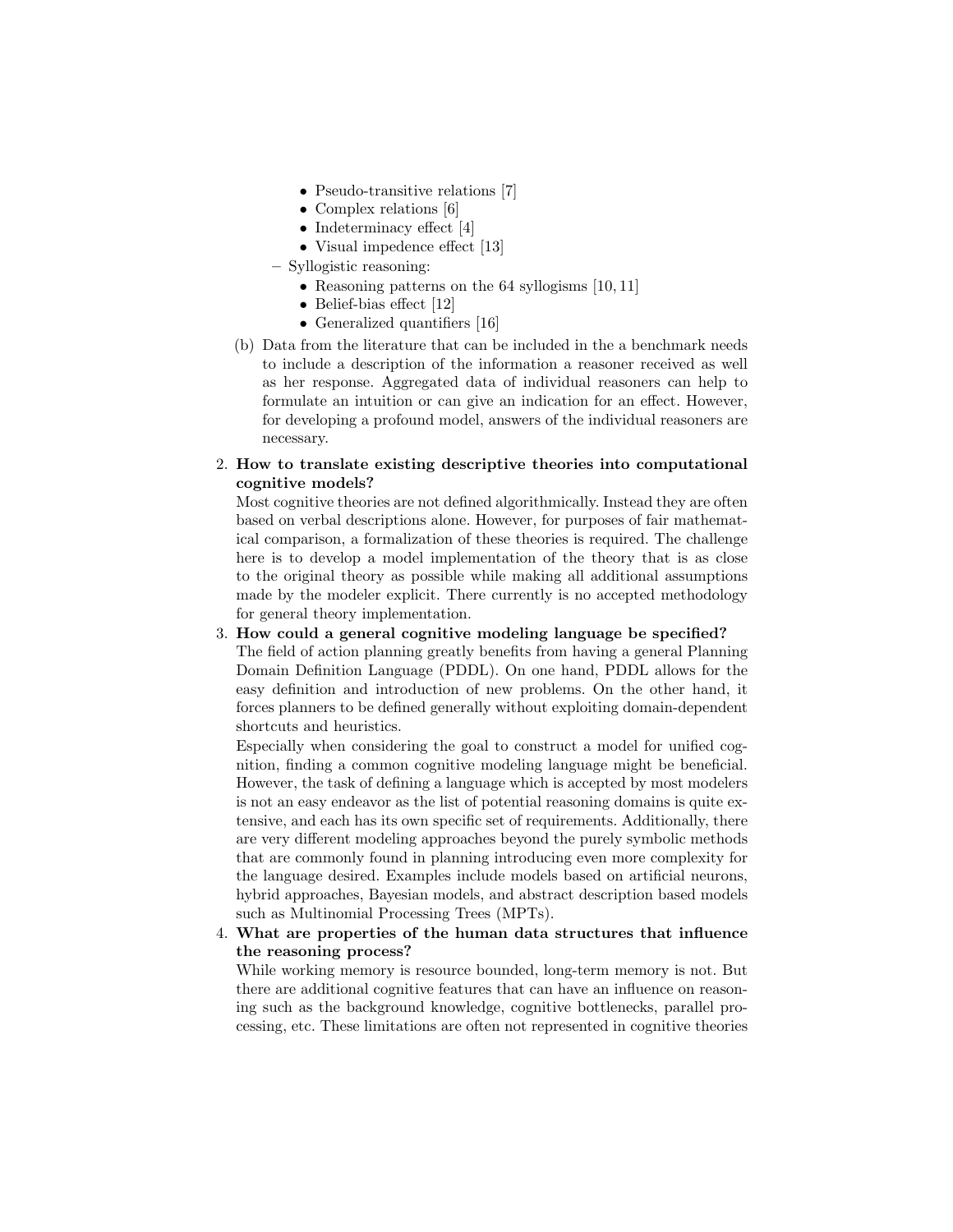but crystallized in cognitive architectures [14]. However, general approaches for developing and comparing these architectures have yet to be identified.

### 5 Desirables: Standards, Networks, and Competitions

#### 5.1 Cognitive Modeling Standards

Cognitive models are usually developed in a post-hoc fashion with the goal to fit to an existing set of experimental data. Alternatively, cognitive models can be created following a mixture of data- and theory-based approaches with undefined overlap. Irrespective of the motivation and development process, a fair comparison of models must be based on well-defined criteria (such as those introduced in Section 3). Generally, the research community of the field needs to settle on which criteria are mandatory, which are desirable, and which are not worthwile to pursue further. In order to develop and maintain this set of modeling standards, close communication between researchers is necessary.

#### 5.2 Cognitive Modeling Network

Researchers dealing with similar tasks are scattered among many diverse disciplines and research communities with few to none overlap. Amongst others, researchers developing cognitive models for reasoning can be found in

- MathPsych community (MathPsych conference) and a mailing list
- Cognitive modeling community (ICCM conference)
- Knowledge representation and reasoning community (AI conferences like IJ-CAI, AAAI, KR) and
- Reasoning community (with the Thinking conference and the annual Londoner Reasoning Workshop) and a mailing list

However, there often is no overlap between the individual communities. A joint effort to combine the approach is necessary.

#### 5.3 Competitions

As introduced in Section 4, competitions allow to compare different approaches and to test ideas. Additionally, the test data serves as a benchmark for future cognitive models and to aid the development of comprehensive models of unified cognition. One way is to embrace a more competitive perspective on model development. By introducing challenges on comprehensive benchmarks, models that perform best according to a predefined list of criteria (connecting strictly quantitative requirements with theoretical profoundness) are selected.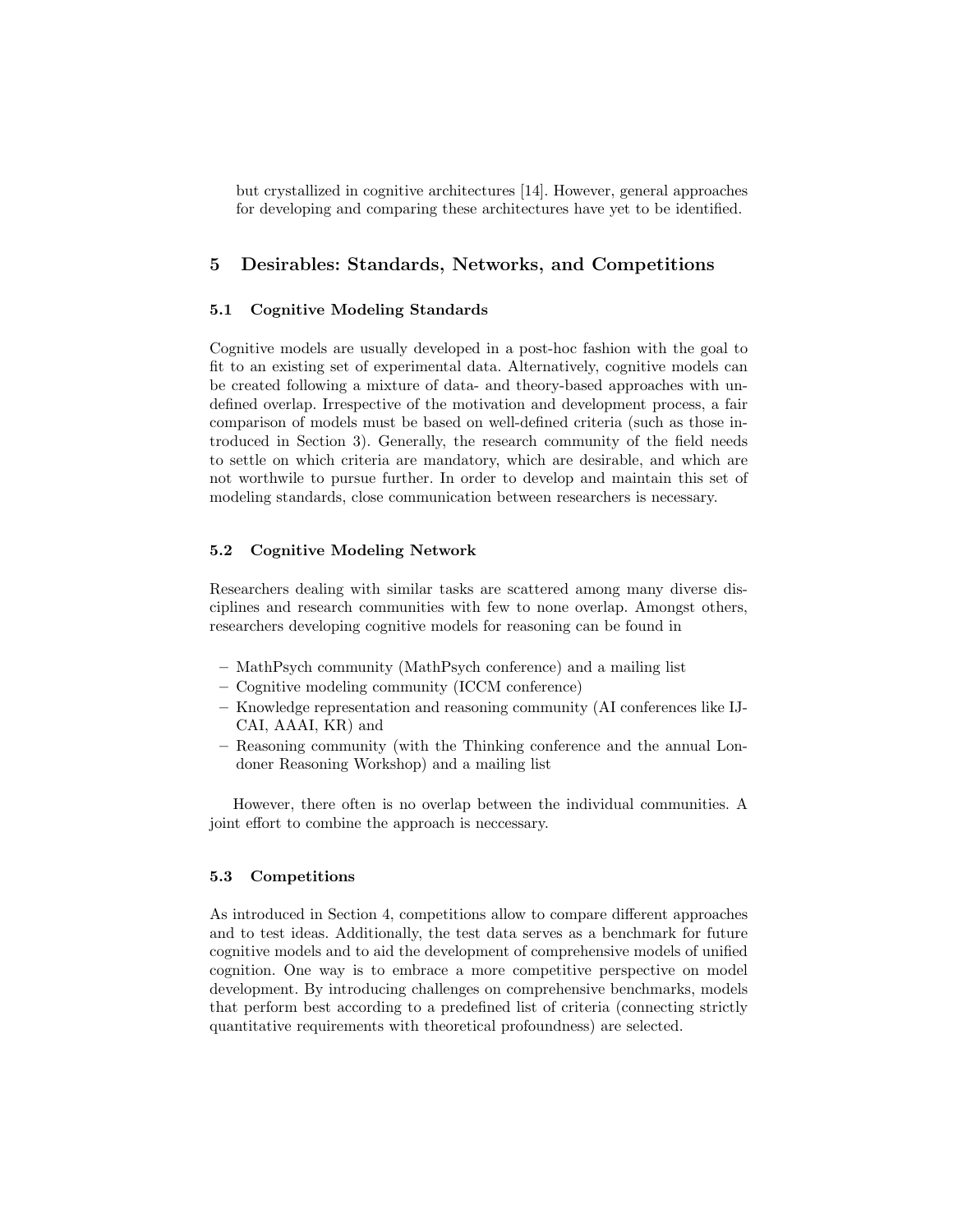## 6 Conclusion

This paper introduced challenges and research questions the fields of cognitive science and cognitive modeling in particular need to address. In order to ensure progress in the understanding of the mind, models have to transcend the state of simulations focusing on fitting experimental data. The goal for modeling is to construct model candidates that account for prominent phenomena discovered in cognitive psychology. By comparing these models on fair grounds and extracting new phenomena from the computational formalizations that can in turn be validated or falsified on experimental data, the field can advance towards a unified model of cognition.

One aim of this paper is to make general cognitive modeling principles available to the diverse communities, to open the discussion of standards, to foster the interdisciplinary research, and to tackle one of the core problems of high-level cognition: human reasoning

#### References

- 1. H. Akaike. A new look at the statistical model identification. *IEEE Transactions on Automatic Control*, 19(6):716–723, Dec 1974.
- 2. J. R. Anderson. *How can the human mind occur in the physical universe?* Oxford University Press, New York, 2007.
- 3. William H Batchelder and David M Riefer. Theoretical and empirical review of multinomial process tree modeling. *Psychonomic Bulletin & Review*, 6(1):57–86, 1999.
- 4. R. M. J. Byrne. Suppressing valid inferences with conditionals. *Cognition*, 31:61– 83, 1989.
- 5. R. M. J. Byrne. Mental models and counterfactual thoughts about what might have been. *Trends in cognitive sciences*,  $6(10):426-431$ , 2002.
- 6. G. P. Goodwin and P. N. Johnson-Laird. Reasoning about relations. *Psychological Review*, 112:468–493, 2005.
- 7. G. P. Goodwin and P. N. Johnson-Laird. Transitive and pseudo-transitive inferences. *Cognition*, 108:320–352, 2008.
- 8. Peter D Grünwald. *The minimum description length principle*. MIT press, 2007.
- 9. S. Khemlani and P. N. Johnson-Laird. Disjunctive illusory inferences and how to eliminate them. *Memory & Cognition*, 37(5):615–623, 2009.
- 10. S. Khemlani and P. N. Johnson-Laird. Theories of the syllogism: A meta-analysis. *Psychological Bulletin*, January 2012.
- 11. S. Khemlani and P. N. Johnson-Laird. How people differ in syllogistic reasoning. In *Proceedings of the 36th Annual Conference of the Cognitive Science Society. Austin, TX: Cognitive Science Society*, 2016.
- 12. K. C. Klauer, J. Musch, and B. Naumer. On belief bias in syllogistic reasoning. *Psychological Review*, 107(4):852–884, 2000.
- 13. M. Knauff and P. N. Johnson-Laird. Visual imagery can impede reasoning. *Memory & Cognition*, 30:363–71, 2002.
- 14. I. Kotseruba, O. J. A. Gonzalez, and J. K. Tsotsos. A review of 40 years of cognitive architecture research: Focus on perception, attention, learning and applications. *arXiv preprint arXiv:1610.08602*, 2016.